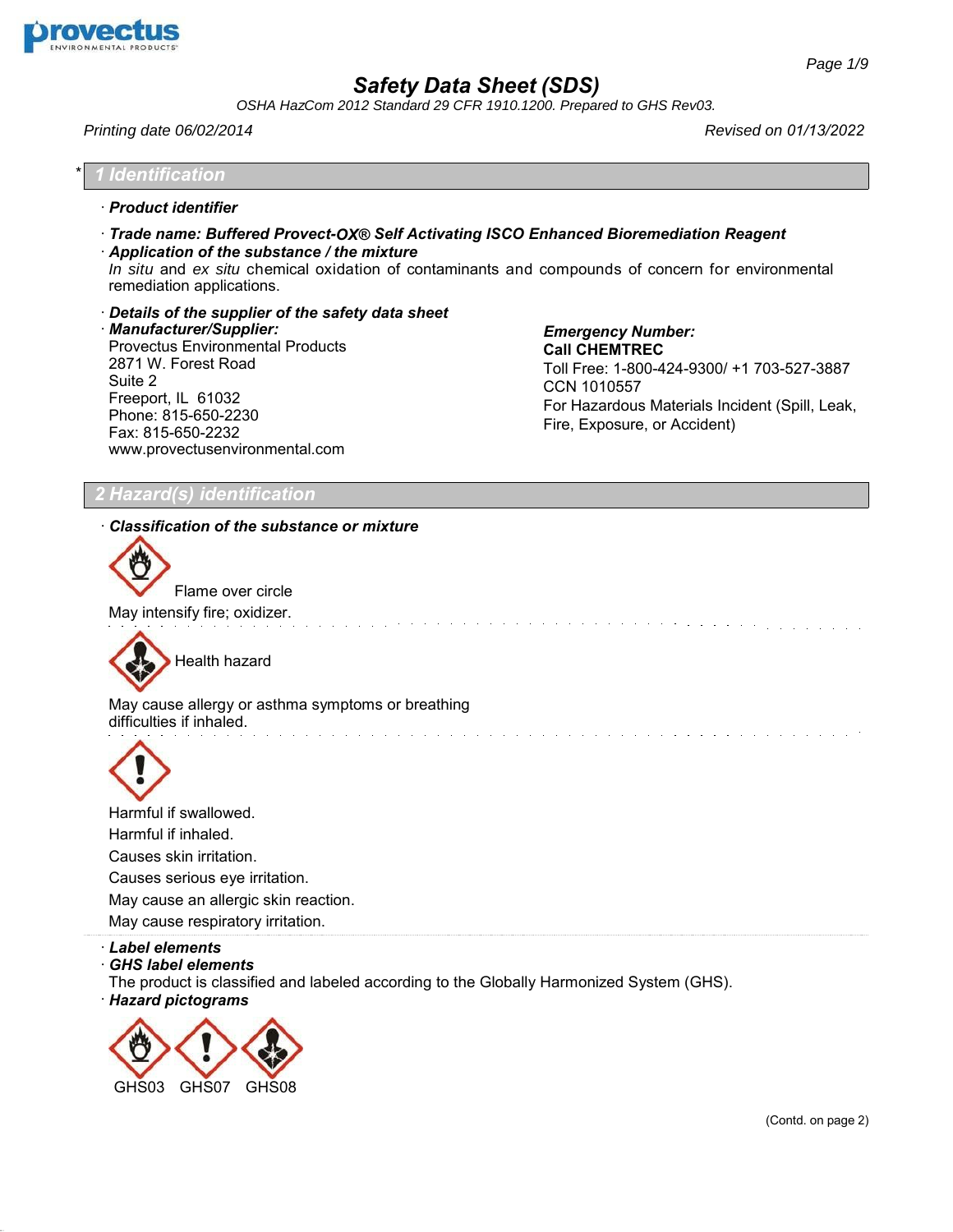

*OSHA HazCom 2012 Standard 29 CFR 1910.1200. Prepared to GHS Rev03.*

*Printing date 06/02/2014 Revised on 01/13/2022*

## *Trade name: Buffered Provect-OX® Self Activating ISCO Enhanced Bioremediation Reagent*

(Contd. of page 1)

· *Signal word* Danger

· *Hazard-determining components of labeling:*

disodium peroxodisulphate; sodium persulfate

# · *Hazard statements*

May intensify fire; oxidizer.

Harmful if swallowed or if inhaled.

Causes skin irritation.

Causes serious eye irritation.

May cause allergy or asthma symptoms or breathing difficulties if inhaled.

May cause an allergic skin reaction.

May cause respiratory irritation.

## · *Precautionary statements*

Take any precaution to avoid mixing with combustibles.

Keep away from heat/sparks/open flames/hot surfaces. - No smoking.

In case of inadequate ventilation wear respiratory protection.

Keep/Store away from clothing/combustible materials.

Avoid breathing dust/fume/gas/mist/vapors/spray.

Use only outdoors or in a well-ventilated area.

Wear protective gloves/protective clothing/eye protection/face protection.

Wash thoroughly after handling.

Do not eat, drink or smoke when using this product.

Contaminated work clothing should not be allowed out of the workplace.

IF IN EYES: Rinse cautiously with water for several minutes. Remove contact lenses, if present and easy to do. Continue rinsing.

Specific treatment (see on this label).

Take off contaminated clothing and wash before reuse.

IF INHALED: Remove victim to fresh air and keep at rest in a position comfortable for breathing.

Wash contaminated clothing before reuse.

IF INHALED: If breathing is difficult, remove victim to fresh air and keep at rest in a position comfortable for breathing.

If skin irritation occurs: Get medical advice/attention.

If skin irritation or rash occurs: Get medical advice/attention.

If eye irritation persists: Get medical advice/attention.

Rinse mouth.

In case of fire: Use for extinction: CO2, powder or water spray.

IF SWALLOWED: Call a POISON CENTER/doctor if you feel unwell.

IF ON SKIN: Wash with plenty of water.

Call a POISON CENTER/doctor if you feel unwell.

If experiencing respiratory symptoms: Call a POISON CENTER/doctor.

Store locked up.

38.1.1

Store in a well-ventilated place. Keep container tightly closed.

Dispose of contents/container in accordance with local/regional/national/international regulations.

· *Classification system:*

· *NFPA ratings (scale 0 - 4)*



The substance possesses oxidizing properties.

(Contd. on page 3)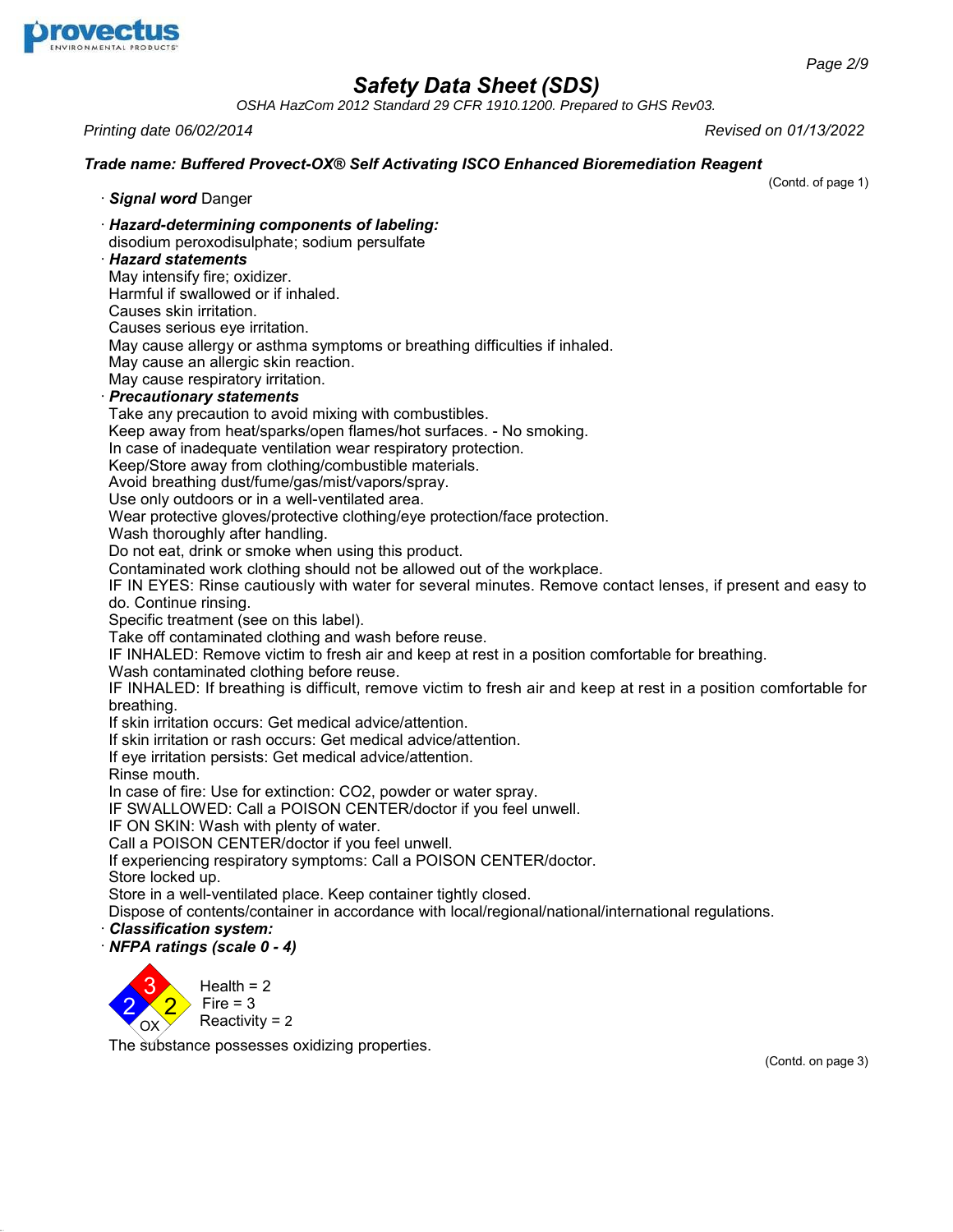

*OSHA HazCom 2012 Standard 29 CFR 1910.1200. Prepared to GHS Rev03.*

*Printing date 06/02/2014 Revised on 01/13/2022*

## *Trade name: Buffered Provect-OX® Self Activating ISCO Enhanced Bioremediation Reagent*

(Contd. of page 2)

· *HMIS-ratings (scale 0 - 4)*



## *3 Composition/information on ingredients*

#### · *Chemical characterization: Mixtures*

· *Description:* Mixture of the substances listed below with nonhazardous additions.

# · *Dangerous components:*

| <i>Dangerous componems.</i> |                                                                                                                                                                    |           |  |
|-----------------------------|--------------------------------------------------------------------------------------------------------------------------------------------------------------------|-----------|--|
|                             | 7775-27-1 disodium peroxodisulphate; sodium persulfate                                                                                                             |           |  |
|                             | ◈ Ox. Sol. 2, H272; ♦ Resp. Sens. 1, H334; ♦ Acute Tox. 4, H302; Acute Tox. 4, H332; Skin Irrit. 2, H315; Eye Irrit. 2A, H319; Skin Sens. 1, H317; STOT SE 3, H335 |           |  |
|                             | 1309-37-1 Ferric oxide                                                                                                                                             | $1 - 20%$ |  |
| n.a.                        | Terr-OR™ buffer and ferrate stabilizer (see associated SDS)                                                                                                        | $0 - 4%$  |  |
| 4 First-aid measures        |                                                                                                                                                                    |           |  |

## · *Description of first aid measures*

· *General information:*

Symptoms of poisoning may even occur after several hours; therefore medical observation for at least 48 hours after the accident.

· *After inhalation:*

Supply fresh air and to be sure call for a doctor.

In case of unconsciousness, place patient securely on side position for transportation.

- · *After skin contact:* Immediately wash with water and soap and rinse thoroughly.
- · *After eye contact:* Rinse opened eye for several minutes under running water. Then consult a doctor.
- · *After swallowing:* Immediately call a doctor.
- · *Most important symptoms and effects, both acute and delayed* No further relevant information available.
- · *Indication of any immediate medical attention and special treatment needed*

No further relevant information available.

## *5 Fire-fighting measures*

- · *Extinguishing media*
- · *Suitable extinguishing agents:*

CO2, extinguishing powder or water spray. Fight larger fires with water spray or alcohol resistant foam.

- · *Special hazards arising from the substance or mixture* No further relevant information available.
- · *Advice for firefighters*
- · *Protective equipment:* Mouth respiratory protective device.

## *6 Accidental release measures*

- · *Personal precautions, protective equipment and emergency procedures* Not required.
- · *Environmental precautions:* Do not allow to enter sewers/ surface or ground water.
- · *Methods and material for containment and cleaning up:*

Dispose contaminated material as waste according to section 13. Ensure adequate ventilation.

· *Reference to other sections*

38.1.1

- See Section 7 for information on safe handling.
- See Section 8 for information on personal protection equipment.
- See Section 13 for disposal information.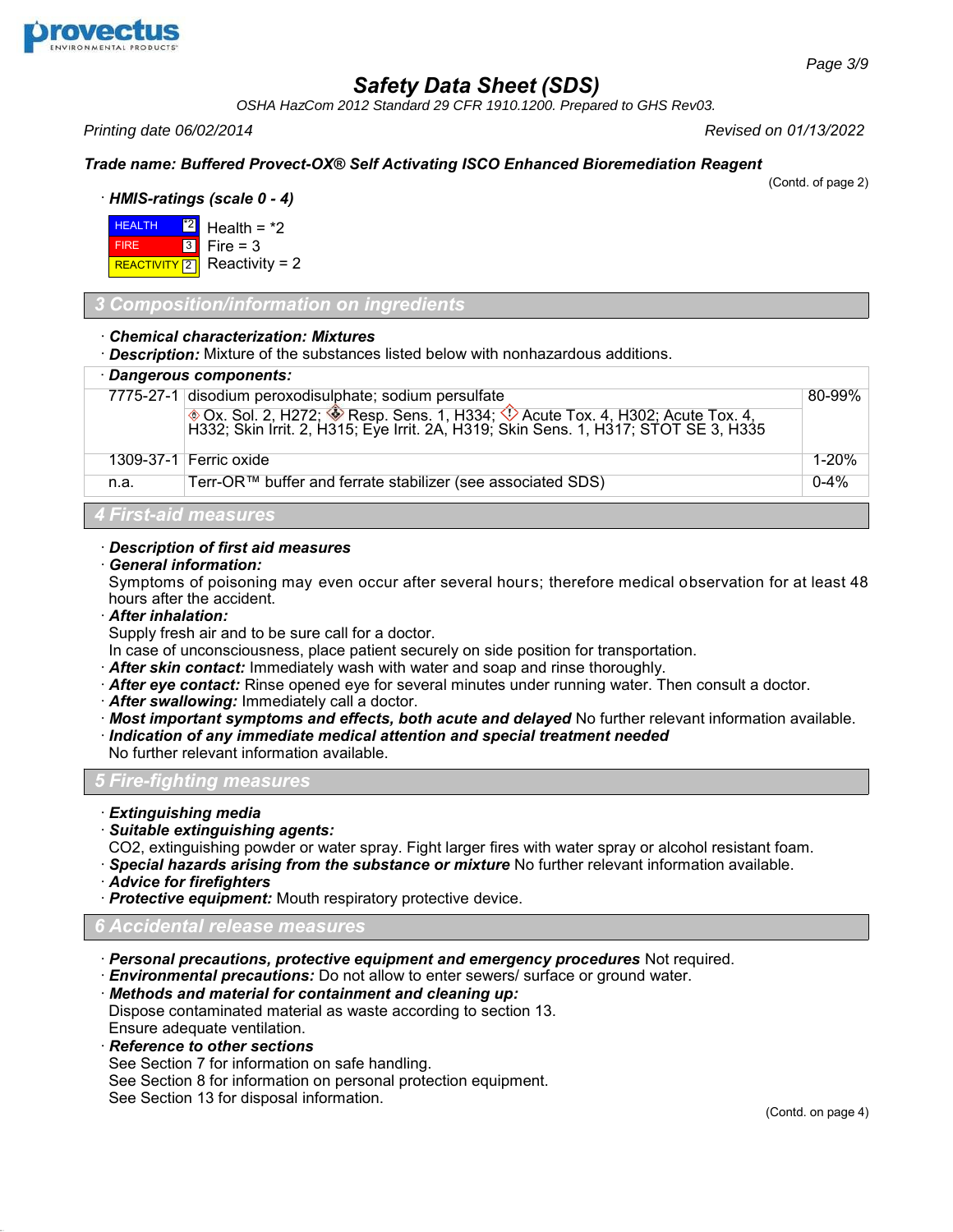

*OSHA HazCom 2012 Standard 29 CFR 1910.1200. Prepared to GHS Rev03.*

*Printing date 06/02/2014 Revised on 01/13/2022*

#### *Trade name: Buffered Provect-OX® Self Activating ISCO Enhanced Bioremediation Reagent*

(Contd. of page 3)

## *7 Handling and storage*

- · *Precautions for safe handling*
- Thorough dedusting.
- Ensure good ventilation/exhaustion at the workplace.
- Prevent formation of dust.
- · *Information about protection against explosions and fires:* Protect from heat.
- · *Conditions for safe storage, including any incompatibilities*
- · *Storage:*
- · *Requirements to be met by storerooms and receptacles:* No special requirements.
- · *Information about storage in one common storage facility:* Not required.
- · *Further information about storage conditions:*
- Keep receptacle tightly sealed.
- Protect from heat and direct sunlight.
- Specific end use(s) No further relevant information available.

*8 Exposure controls/personal protection*

· *Additional information about design of technical systems:* No further data; see section 7.

## · *Control parameters*

· *Components with occupational exposure limits:*

**7775-27-1 disodium peroxodisulphate**

TLV Long-term value: 0.1 mg/m<sup>3</sup> as Persulfates

## **1309-37-1 Ferric oxide**

- PEL Long-term value: 10 mg/m<sup>3</sup> Fume
- REL Long-term value: 5 mg/m<sup>3</sup> Dust & fume, as Fe
- <code>TLV</code>  $\mid$  Long-term value: 5\* mg/m $^{\rm 3}$ \*as respirable fraction

· *Additional information:* The lists that were valid during the creation were used as basis.

- · *Exposure controls*
- · *Personal protective equipment:*
- · *General protective and hygienic measures:* Keep away from foodstuffs, beverages and feed. Immediately remove all soiled and contaminated clothing. Wash hands before breaks and at the end of work.
- · *Breathing equipment:* Not required.
- · *Protection of hands:*



38.1.1

Protective gloves

The glove material has to be impermeable and resistant to the product/ the substance/ the preparation. Due to missing tests no recommendation to the glove material can be given for the product/ the preparation/ the chemical mixture.

Select glove material based on penetration times, rates of diffusion and degradation.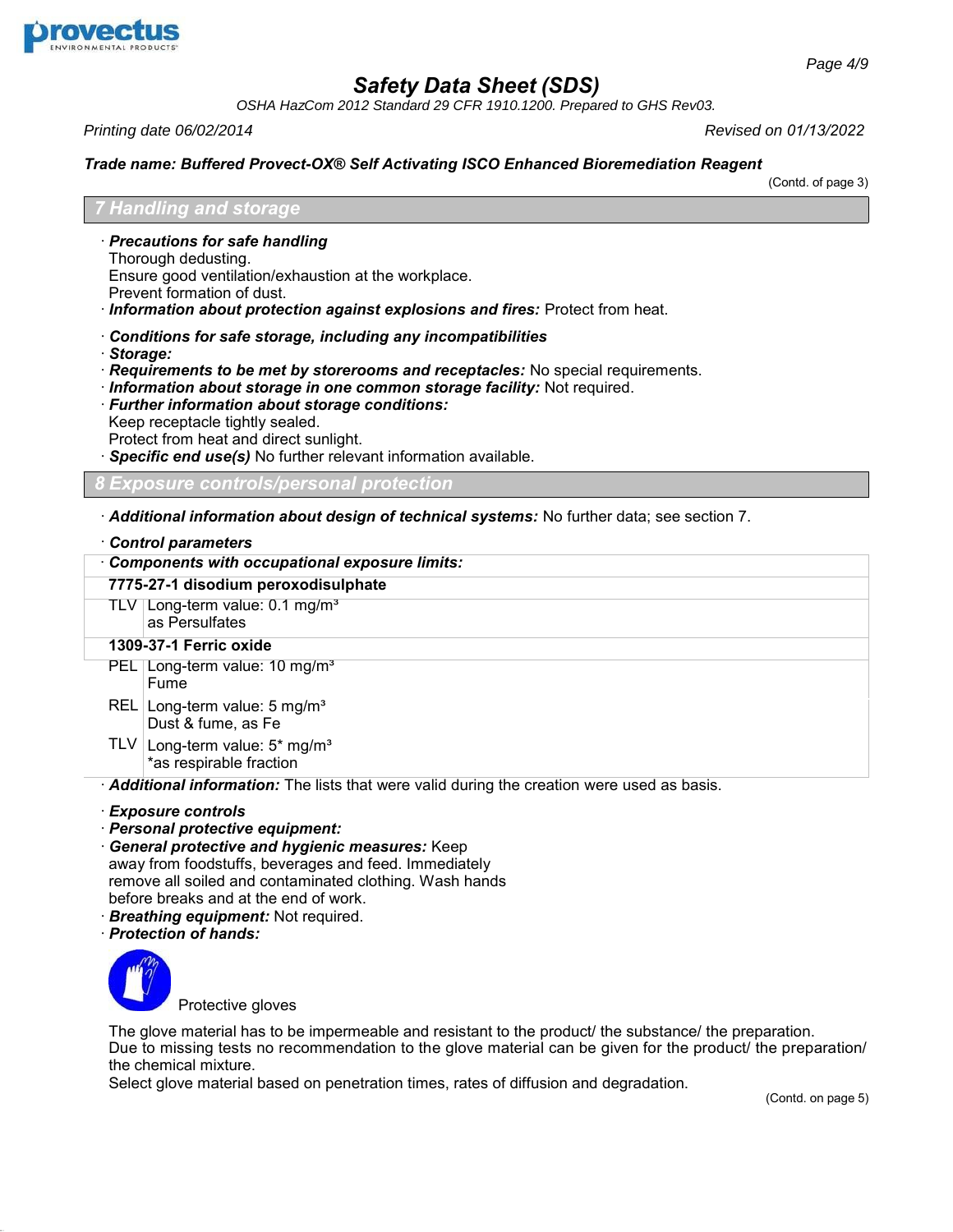

38.1.1

# *Safety Data Sheet (SDS)*

*OSHA HazCom 2012 Standard 29 CFR 1910.1200. Prepared to GHS Rev03.*

*Printing date 06/02/2014 Revised on 01/13/2022*

#### *Trade name: Buffered Provect-OX® Self Activating ISCO Enhanced Bioremediation Reagent*

(Contd. of page 4)

#### · *Material of gloves*

The selection of the suitable gloves does not only depend on the material, but also on further marks of quality and varies from manufacturer to manufacturer. As the product is a preparation of several substances, the resistance of the glove material cannot be calculated in advance and has therefore to be checked prior to the application.

## · *Penetration time of glove material*

The exact break-through time has to be determined and observed by the manufacturer of the protective gloves.

\* *9 Physical and chemical properties*

| Information on basic physical and chemical properties<br><b>General Information</b>               |                                                                          |        |
|---------------------------------------------------------------------------------------------------|--------------------------------------------------------------------------|--------|
| · Appearance:<br>Form:<br><b>Color:</b><br>· Odor:<br>Odor threshold:                             | Powder<br>Red<br>Odorless<br>Not determined.                             |        |
| $\cdot$ pH-value @ 20 °C (68 °F):                                                                 | 6                                                                        |        |
| Change in condition<br><b>Melting point/Melting range:</b><br><b>Boiling point/Boiling range:</b> | Not determined.<br>Undetermined.                                         |        |
| · Flash point:                                                                                    | Not applicable.                                                          |        |
| · Flammability (solid, gaseous):                                                                  | Contact with combustible material may cause fire.                        |        |
| · Ignition temperature:                                                                           |                                                                          |        |
| <b>Decomposition temperature:</b>                                                                 | Not determined.                                                          |        |
| · Auto igniting:                                                                                  | Product is not self-igniting.                                            |        |
| · Danger of explosion:                                                                            | Not determined.                                                          |        |
| · Explosion limits:<br>Lower:<br><b>Upper:</b>                                                    | Not determined.<br>Not determined.                                       |        |
| · Vapor pressure:                                                                                 | Not applicable.                                                          |        |
| · Density:<br>· Relative density<br>· Vapour density<br>· Evaporation rate                        | Not determined.<br>Not determined.<br>Not applicable.<br>Not applicable. |        |
| · Solubility in / Miscibility with<br><b>Water:</b>                                               | Soluble.                                                                 |        |
| · Partition coefficient (n-octanol/water): Not determined.                                        |                                                                          |        |
| · Viscosity:<br>Dynamic:<br>Kinematic:                                                            | Not applicable.<br>Not applicable.                                       |        |
| · Solvent content:<br><b>Organic solvents:</b>                                                    | 0.0%                                                                     |        |
| <b>Solids content:</b>                                                                            | 99.5%                                                                    | $\sim$ |

(Contd. on page 6)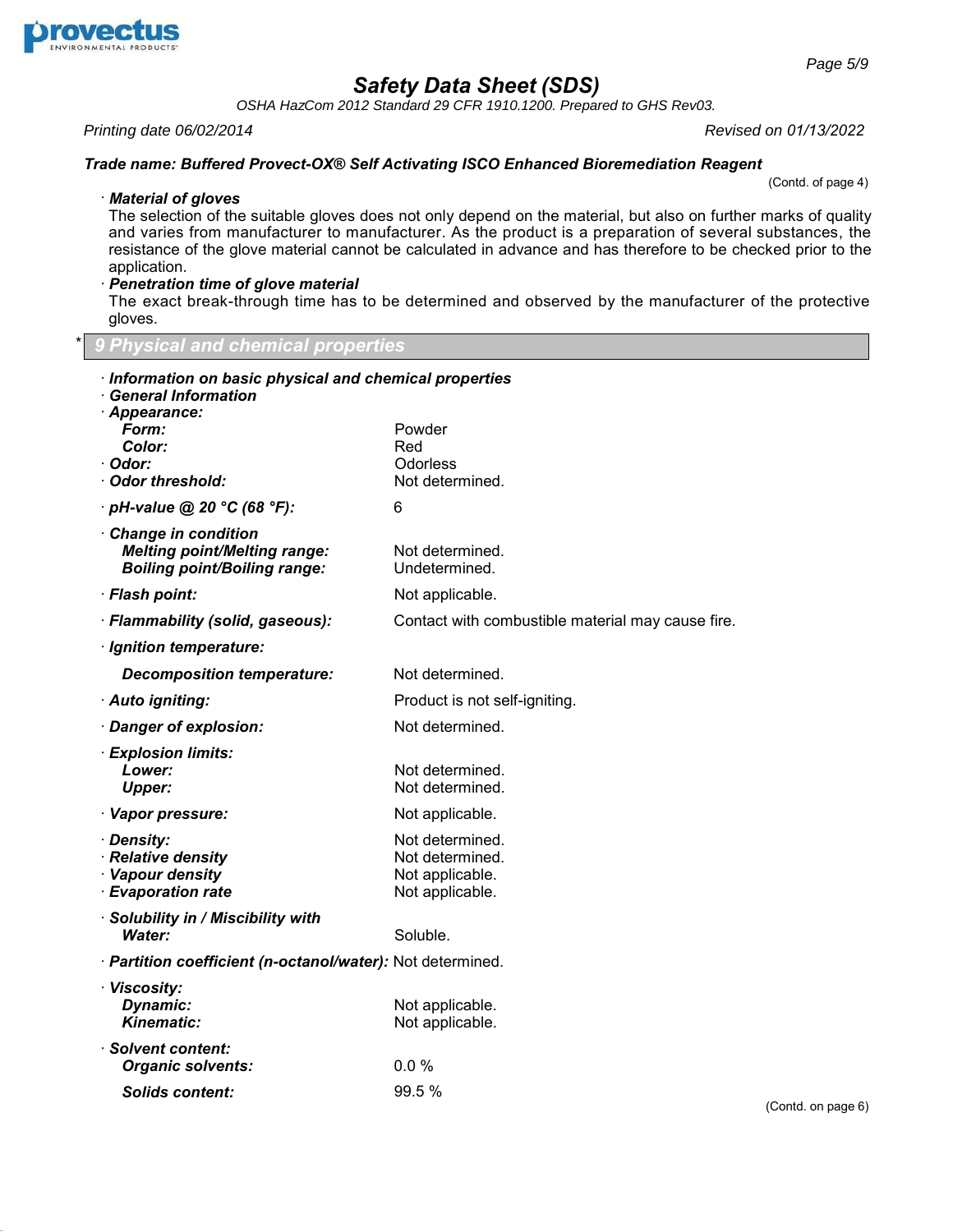

*OSHA HazCom 2012 Standard 29 CFR 1910.1200. Prepared to GHS Rev03.*

*Printing date 06/02/2014 Revised on 01/13/2022*

#### *Trade name: Buffered Provect-OX® Self Activating ISCO Enhanced Bioremediation Reagent*

• **Other information** No further relevant information available.

(Contd. of page 5)

#### *10 Stability and reactivity*

- · *Reactivity* No further relevant information available.
- · *Chemical stability*
- · *Thermal decomposition / conditions to be avoided:* No decomposition if used according to specifications.
- · *Possibility of hazardous reactions* No dangerous reactions known.
- · *Conditions to avoid* No further relevant information available.
- · *Incompatible materials:* No further relevant information available.
- · *Hazardous decomposition products:* No dangerous decomposition products known.

#### *11 Toxicological information*

- · *Information on toxicological effects*
- · *Acute toxicity:*

## · *LD/LC50 values that are relevant for classification:*

**7775-27-1 disodium peroxodisulphate**

Oral LD50 925 mg/kg (rat)

#### · *Primary irritant effect:*

- · *on the skin:* No irritant effect.
- · *on the eye:* No irritating effect.
- · *Sensitization:*

Sensitization possible through inhalation.

Sensitization possible through skin contact.

#### · *Additional toxicological information:*

The product shows the following dangers according to internally approved calculation methods for preparations:

Harmful Irritant

#### · *Carcinogenic categories*

| · IARC (International Agency for Research on Cancer)  |   |
|-------------------------------------------------------|---|
| 1309-37-1 Ferric oxide                                | 3 |
| · NTP (National Toxicology Program)                   |   |
| None of the ingredients is listed.                    |   |
| OSHA-Ca (Occupational Safety & Health Administration) |   |
| None of the ingredients is listed.                    |   |
| <b>12 Ecological information</b>                      |   |

#### · *Toxicity*

38.1.1

- · *Aquatic toxicity:* No further relevant information available.
- · *Persistence and degradability* No further relevant information available.
- · *Bioaccumulative potential* No further relevant information available.
- · *Mobility in soil* No further relevant information available.
- · *Additional ecological information:*
- · *General notes:* Water hazard class 1 (Self-assessment): slightly hazardous for water
- · *Results of PBT and vPvB assessment*
- · *PBT:* Not applicable.
- · *vPvB:* Not applicable.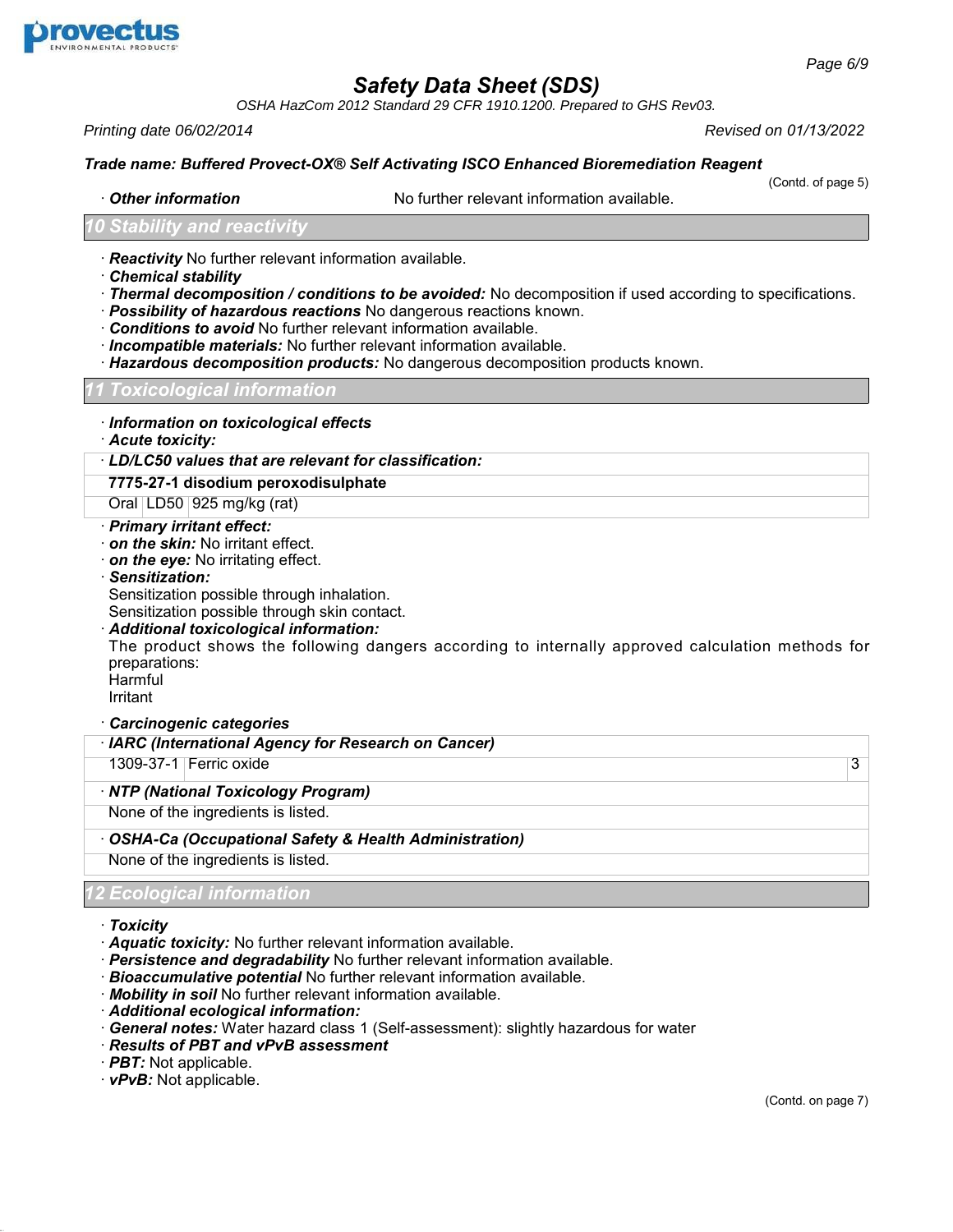

*OSHA HazCom 2012 Standard 29 CFR 1910.1200. Prepared to GHS Rev03.*

*Printing date 06/02/2014 Revised on 01/13/2022*

#### *Trade name: Buffered Provect-OX® Self Activating ISCO Enhanced Bioremediation Reagent*

(Contd. of page 6)

· *Other adverse effects* No further relevant information available.

*13 Disposal considerations*

- · *Waste treatment methods*
- · *Recommendation:*

Must not be disposed of together with household garbage. Do not allow product to reach sewage system.

- · *Uncleaned packaging:*
- · *Recommendation:* Disposal must be made according to official regulations.
- · *Recommended cleansing agent:* Water, if necessary with cleansing agents.

#### \**14 Transport information*

- 
- · *UN-Number* 1505 · *UN proper shipping name* Sodium Persulfate
- **Transport hazard class(es)**
- · **Packing group III**
- · *Environmental hazards:*
- 
- **· Special precautions for user**
- · *Transport in bulk according to Annex II of MARPOL73/78 and the IBC Code* Not applicable.<br>*UN "Model Regulation":* UN1505, Sodiu

· *Marine pollutant:* No

· *UN "Model Regulation":* UN1505, Sodium persulfate

## *15 Regulatory information*

- · *Safety, health and environmental regulations/legislation specific for the substance or mixture* · *Sara*
- · *Section 355 (extremely hazardous substances):* None of the ingredients is listed. · *Section 313 (Specific toxic chemical listings):* None of the ingredients is listed. · *TSCA (Toxic Substances Control Act):* All ingredients are listed. · *Proposition 65* · *Chemicals known to cause cancer:* None of the ingredients is listed. · *Chemicals known to cause reproductive toxicity for females:* None of the ingredients is listed. · *Chemicals known to cause reproductive toxicity for males:* None of the ingredients is listed. · *Chemicals known to cause developmental toxicity:* None of the ingredients is listed. · *Carcinogenic categories*
	- · *EPA (Environmental Protection Agency)*
	- None of the ingredients is listed.

38.1.1

(Contd. on page 8)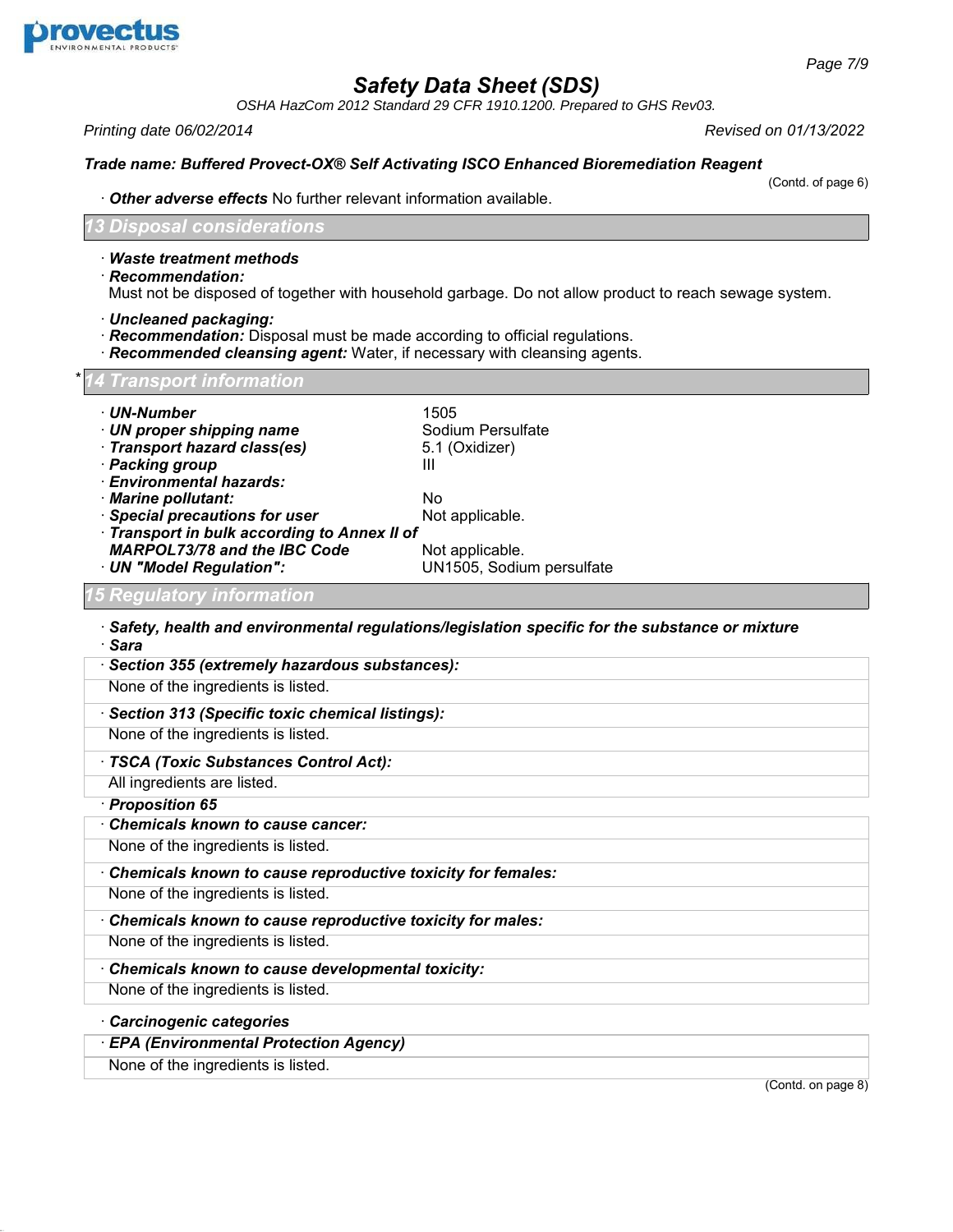

38.1.1

# *Safety Data Sheet (SDS)*

*OSHA HazCom 2012 Standard 29 CFR 1910.1200. Prepared to GHS Rev03.*

*Printing date 06/02/2014 Revised on 01/13/2022*

(Contd. of page 7)

# *Trade name: Buffered Provect- OX® Self Activating ISCO Enhanced Bioremediation Reagent*

| · TLV (Threshold Limit Value established by ACGIH)<br>1309-37-1 Ferric oxide                                                                              | A4                 |
|-----------------------------------------------------------------------------------------------------------------------------------------------------------|--------------------|
| · NIOSH-Ca (National Institute for Occupational Safety and Health)                                                                                        |                    |
| None of the ingredients is listed.                                                                                                                        |                    |
| <b>GHS label elements</b><br>The product is classified and labeled according to the Globally Harmonized System (GHS).<br>· Hazard pictograms              |                    |
|                                                                                                                                                           |                    |
| GHS03<br>GHS07<br>GHS08                                                                                                                                   |                    |
| · Signal word Danger                                                                                                                                      |                    |
| · Hazard-determining components of labeling:                                                                                                              |                    |
| disodium peroxodisulphate<br>· Hazard statements                                                                                                          |                    |
| May intensify fire; oxidizer.                                                                                                                             |                    |
| Harmful if swallowed or if inhaled.                                                                                                                       |                    |
| Causes skin irritation.                                                                                                                                   |                    |
| Causes serious eye irritation.                                                                                                                            |                    |
| May cause allergy or asthma symptoms or breathing difficulties if inhaled.                                                                                |                    |
| May cause an allergic skin reaction.                                                                                                                      |                    |
| May cause respiratory irritation.                                                                                                                         |                    |
| · Precautionary statements                                                                                                                                |                    |
| Take any precaution to avoid mixing with combustibles.                                                                                                    |                    |
| Keep away from heat/sparks/open flames/hot surfaces. - No smoking.<br>In case of inadequate ventilation wear respiratory protection.                      |                    |
| Keep/Store away from clothing/combustible materials.                                                                                                      |                    |
| Avoid breathing dust/fume/gas/mist/vapors/spray.                                                                                                          |                    |
| Use only outdoors or in a well-ventilated area.                                                                                                           |                    |
| Wear protective gloves/protective clothing/eye protection/face protection.                                                                                |                    |
| Wash thoroughly after handling.                                                                                                                           |                    |
| Do not eat, drink or smoke when using this product.                                                                                                       |                    |
| Contaminated work clothing should not be allowed out of the workplace.                                                                                    |                    |
| IF IN EYES: Rinse cautiously with water for several minutes. Remove contact lenses, if present and easy to                                                |                    |
| do. Continue rinsing.                                                                                                                                     |                    |
| Specific treatment (see on this label).                                                                                                                   |                    |
| Take off contaminated clothing and wash before reuse.<br>IF INHALED: Remove victim to fresh air and keep at rest in a position comfortable for breathing. |                    |
| Wash contaminated clothing before reuse.                                                                                                                  |                    |
| IF INHALED: If breathing is difficult, remove victim to fresh air and keep at rest in a position comfortable for                                          |                    |
| breathing.                                                                                                                                                |                    |
| If skin irritation occurs: Get medical advice/attention.                                                                                                  |                    |
| If skin irritation or rash occurs: Get medical advice/attention.                                                                                          |                    |
| If eye irritation persists: Get medical advice/attention.                                                                                                 |                    |
| Rinse mouth.                                                                                                                                              |                    |
| In case of fire: Use for extinction: CO2, powder or water spray.                                                                                          |                    |
| IF SWALLOWED: Call a POISON CENTER/doctor if you feel unwell.                                                                                             |                    |
| IF ON SKIN: Wash with plenty of water.<br>Call a POISON CENTER/doctor if you feel unwell.                                                                 |                    |
|                                                                                                                                                           | (Contd. on page 9) |
|                                                                                                                                                           |                    |